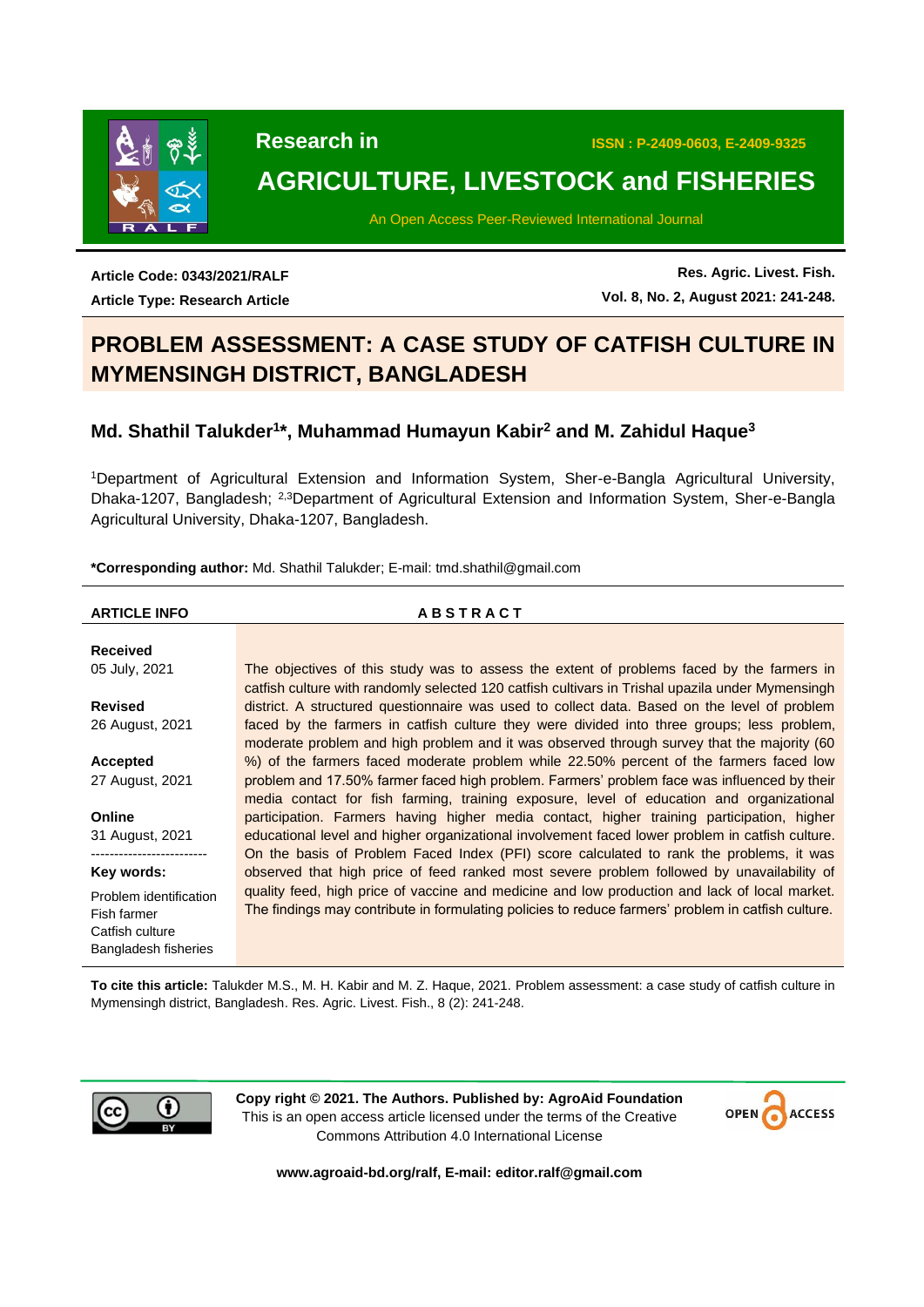# **INTRODUCTION**

Rivers and other forms of water sources such as ponds, streams, and lakes surround Bangladesh. Fish and fishrelated businesses employ a large portion of the country's population, either directly or indirectly. It is endowed with vast open water resources and a diverse aquatic ecosystem. Bangladesh came in third place for inland open water capture production and fifth place for global aquaculture production. Bangladesh is currently ranked fourth in the world and third in Asia for tilapia production (DoF, 2018). Fisheries are an important part of agricultural activities, contributing to nutrition, employment, revenue generation, foreign exchange profits, and the overall economy of Bangladesh. Since time immemorial, the fish and fisheries sector has played a critical role in Bangladesh's socioeconomic growth, and it is a part of our cultural legacy (Akter et al., 2015). It is also crucial for Bangladesh's nutrition, employment, and export revenues. This industry accounts for the majority of animal protein (60.0%). It accounts for 3.57 percent of our national GDP and around one-quarter (25.3 percent) of agricultural GDP. Bangladesh is one of the world's major fish producers, with a total production of 42.77 lakh MT in FY 2017-18, with catfish production accounting for 5.22 lakh MT, and aquaculture accounting for 56.24 percent of overall fish production (DoF, 2018). There are two types of aquaculture practices are going on in Bangladesh - freshwater and coastal aquaculture. Freshwater aquaculture comprises mainly pond farming of carps (indigenous and exotic), Mekong pangasius catfish, Tilapia, Mekong climbing perch and a number of other domesticated fish though in lesser scale (Hossain, 2014). Now a day's the demand of catfish become high for this reason commercial and small-scale catfish farming business is gaining popularity. There are several catfish species available in Bangladesh. Catfish is a species-rich and exceptionally diverse group of fishes constituting the order Siluriformes. Fishes of this group are easy to identify because their body is usually naked (without scales) or covered with bony plates and the majority of them have barbels (whiskers) around their mouths (Talwar and Jhingran, 1991). This large group of fish is numerously represented in Bangladesh (Rahman, 2005) and all over the world (Lundberg and Friel, 2003). Because of their worldwide distribution and diversity, catfishes are of great interest to ecologists and evolutionary biologists, and are important in studies of biogeography from regional to global (Lundberg and Friel, 2003). Many catfishes around the world have huge economic value and are fished for human consumption and pet trade or recreation (Lundberg and Friel, 2003). After Cypriniformes and Perciformes, the two largest orders of fishes in terms of a number of species, Siluriformes, i.e., the catfish group, is very prominent in the freshwater fish fauna of Bangladesh. At least 55 species of catfishes belonging to 35 genera have been recorded so far in Bangladesh (Rahman, 2005).

Catfish species of Bangladesh show a great diversity in size. Boal freshwater shark (*Wallago attu*), Ayre (*Sperata aor*), Baghair (*Bagarius bagarius*), Rita (*Rita rita*) and Pangas (*Pangasius pangasius*) are among the largest sized members of the catfish group, often attaining over one meter in length, whereas *Amblyceps mangois*, *Hara hara*, *Hara jerdoni* etc. are among the smallest, rarely exceeding 5 cm in length (Rahman, 2005). In Bangladesh Pabda (*Ompok Pabda*), Shing (*Heteropneustes fossilis*), Magur (*Clarias batrachus*), Tengra (*Mystus vittatus*) are also considered as small catfish. Nowadays siltation has threatened the existence of most of the rivers and many are gradually being turned into small canals through which the inland open water fisheries have declined significantly during the last 3 to 4 decades. Other reasons are uncontrolled use of chemicals, fertilizers and insecticides, destruction of natural breeding and feeding grounds, harvesting of wild brood fishes (Azher et al., 2007). But now people are becoming interested in catfish farming and establishing large or small-scale catfish farm commercially. The specific objectives were: i) to assess the extent of problems faced by the farmers in catfish culture ii) to explore the contribution among each of the selected characteristics of farmers with their problems faced. iii) to determine the severity among the problems faced by the farmers in catfish culture.

## **METHODOLOGY**

The study was conducted at three Unions of Trishal Upazila under Mymensingh District. One farmer (who mainly operated the catfish culture) from each of the families was considered as the respondent. Representative sample from the population were taken for collection of data following random sampling technique. Thus, 120 catfish farmers constituted the sample of the study for conducting interviews.

Farmers were asked to furnish information about their age, education, experience in catfish culture, dependency ratio, area under fish culture, annual family income, annual income from catfish culture, organizational participation, cosmopoliteness, training exposure, and media contact for fish farming information. To measure the problems faced by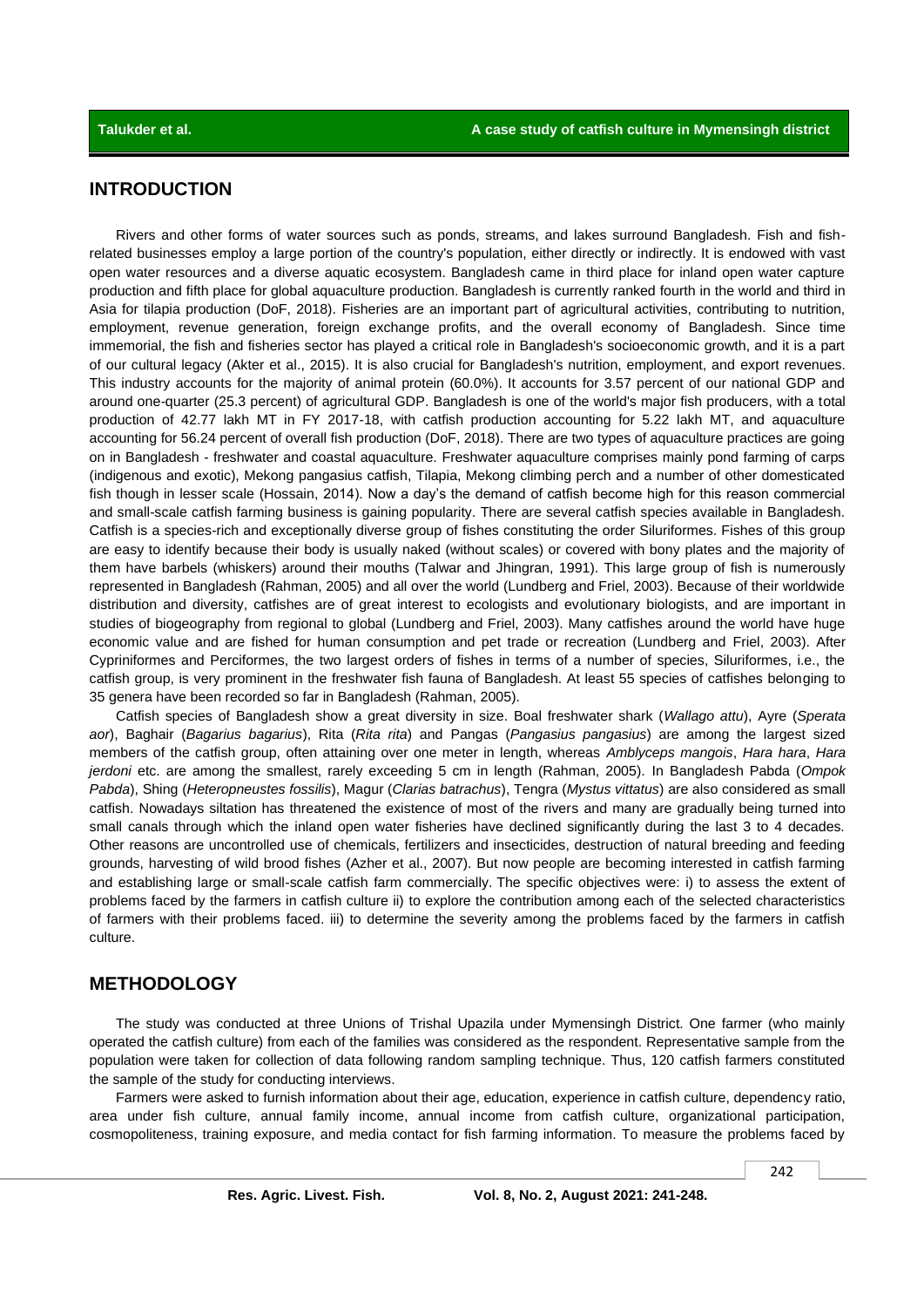the catfish farmers' twenty (20) items were incorporated in the interview schedule. Four (4) points rating scale viz. not at all, low, medium and high were employed against each of the twenty (20) items and a score of 0, 1, 2, and 3 were assigned against the items respectively (Alam et al., 2018). The problems faced by the catfish farmers were determined by adding the scores obtained by the farmers against twenty (20) problems/items. Problem Faced Index (PFI) was also calculated to make rank of the identified problems. The formulae for calculating PFI is given below-

 $PFI = PHx3 + PMx2 + PLx1 + PNAx0$ 

Where,

PH = High extent of problems PM = Medium extent of problems PL = Low extent of problems PNA = Not at All of problems

The primary data were collected through face-to-face interviews. Collected data were edited and compiled in order to make suitable for analysis. Statistical treatments such as percent, mean, standard deviation, range and frequency was done. The Multivariate regression coefficients was computed to explore the contribution of the selected characteristics of the respondents to their problems faced in catfish culture using SPSS (Statistical Package for Social Science) software package (version 22).

# **RESULT AND DISCUSSION**

### **Socio-economic profile of the respondent farmers**

Large portion (53.33%) of the farmers were middle aged group while 30.00 % and 16.67 % farmers fell in the young and old aged category respectively. Majority of the farmers (35.83 %) can sign only followed by secondary level of education (22.50%). A few of (19.67%) the farmers had above secondary level and 14.67 percent farmers had primary education with 7.50 percent of illiterate. However, the average literacy of the respondents was above primary level of education. Large number of farmers (62.50%) was medium experienced in catfish culture with an average of 10.23. About 77.50 % farmers maintained medium dependency ratio compare to low dependency ratio (13.33%) and had high dependency ratio (9.67%). The area under fish culture score ranged from 0.05 to 5.26 hectares with the average being 0.47 hectares. Majority of the respondents (49.17 %) were marginal farmers and small farmers (39.17 %). Farmers' annual family income ranged from 30 to 1200 thousand with an average of 265.42 thousand. Among the farmers, 81.67% were in low-income group followed by medium (13.33%) income and high (10.83%) income group. Annual income from catfish culture of the farmers ranged from 50 to 1400 thousand with an average of 372.50 thousand. Among the respondents 74.17 percent of the catfish farmers were in low income group followed by medium income (13.33%) and high (12.50%) income group. Organizational participation of the farmers ranged from 0 to 10 with an average of 2.18. Among the farmers 79.17% of the catfish farmers had low organizational participation while 12.50 percent had medium, 5 percent catfish farmers had high organizational participation and only 3.33 percent of the catfish farmers had no organizational participation. Training exposure of the catfish farmers ranged from 0-8 with an average of 2.60 days. Majority of the catfish farmers (35%) had no training. Media contact of the fish farming information ranged from 0 to 12 with an average of 4.45. About half of the respondents (50%) had medium media contact followed by low medium contact (26.67%) and high media contact (23.33%) (Table 1).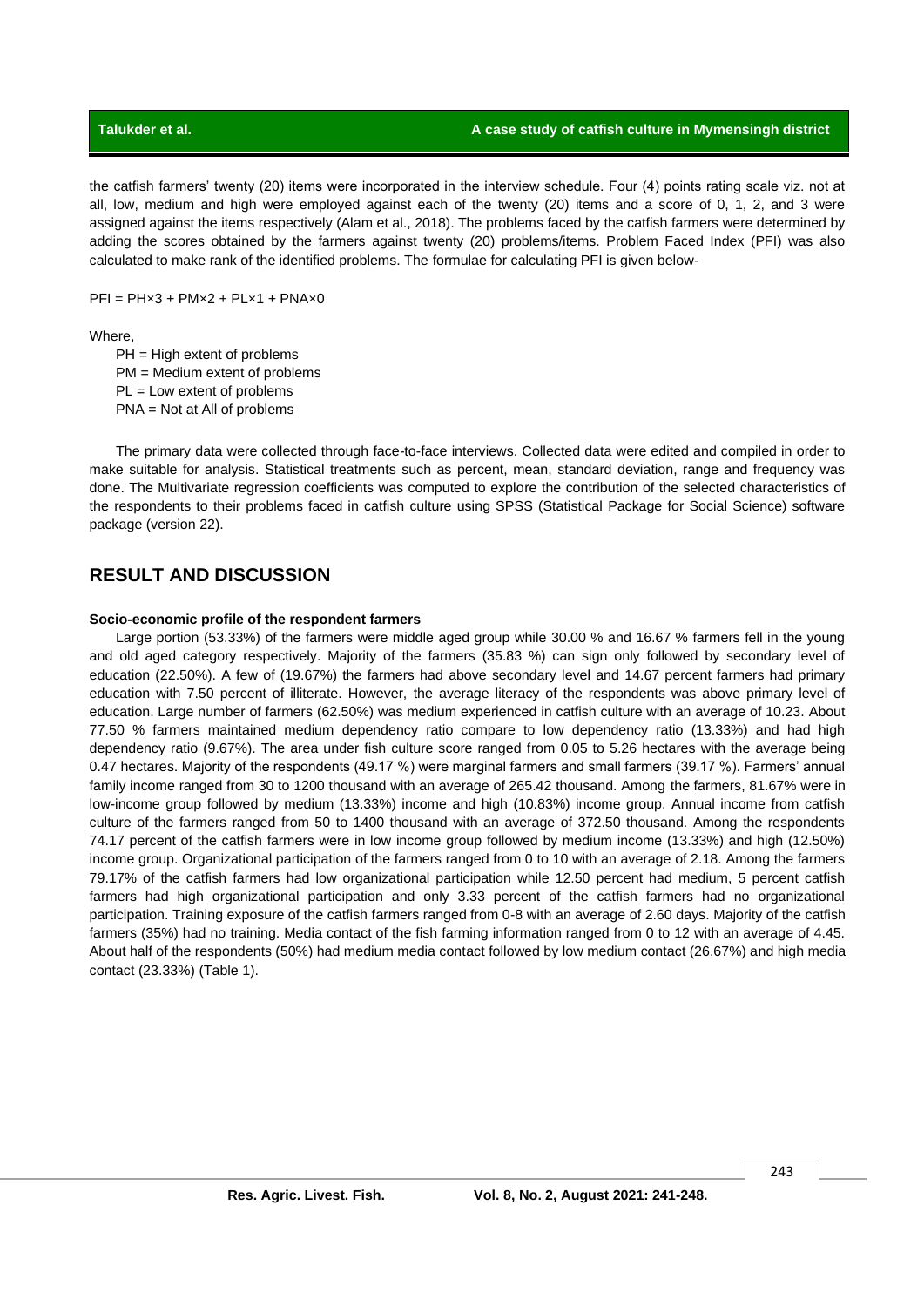# **Talukder et al. A case study of catfish culture in Mymensingh district**

| <b>Characteristics</b>                | <b>Scoring</b><br>method | <b>Categories</b>                                | <b>Percent</b> | Range         | Mean   |
|---------------------------------------|--------------------------|--------------------------------------------------|----------------|---------------|--------|
| Age                                   | Years                    | Young aged (up to 35)                            | 30.00          |               |        |
|                                       |                          | Middle aged (36-50)                              | 53.33          | 25-75         | 40.75  |
|                                       |                          | Old aged (above 50)                              | 16.67          |               |        |
| Level of education                    |                          | Can't read and sign (0)                          | 7.50           |               |        |
|                                       |                          | Can sign only (0.5)                              | 35.83          |               |        |
|                                       | Year of<br>schooling     | Primary education (1-5)                          | 14.67          | $0 - 18$      | 5.42   |
|                                       |                          | Secondary education (6-10)                       | 22.50          |               |        |
|                                       |                          | Above secondary (>10)                            | 19.67          |               |        |
|                                       |                          | Low (up to 4)                                    | 19.67          |               |        |
| Experience in<br>catfish culture      | Score                    | Medium (5-16)                                    | 62.50          | $1 - 25$      | 10.23  |
|                                       |                          | High (above 16)                                  | 18.33          |               |        |
|                                       |                          | Low (up to $15$ )                                | 13.33          |               | 61.17  |
| Dependency ratio                      |                          | Medium (16-107)                                  | 77.50          | $0 - 250$     |        |
|                                       |                          | High (above 107)                                 | 9.67           |               |        |
|                                       | Ha                       | Marginal area (up to 0.20 ha)                    | 49.17          |               |        |
| Area under fish                       |                          | Small land (0.21-1 ha)                           | 39.17          | $0.05 - 5.26$ | 0.47   |
| culture                               |                          | Medium land (1.01-3 ha)                          | 10.00          |               |        |
|                                       |                          | Large land (above 3 ha)                          | 1.66           |               |        |
| Annual family                         | ('000' Tk)               | Low (up to $400$ )                               | 81.67          |               |        |
| income                                |                          | Medium (401-800)                                 | 13.33          | 30-1200       | 265.42 |
|                                       |                          | High (above 800)                                 | 10.83          |               |        |
| Annual income from<br>catfish culture | $(000'$ Tk)              | Low (up to $466$ )                               | 74.17          |               |        |
|                                       |                          | Medium (467-933)                                 | 13.33          | 50-1400       | 372.50 |
|                                       |                          | High (above 933)                                 | 12.50          |               |        |
| Organizational<br>participation       | Score                    | No participation (0)                             | 3.33           |               |        |
|                                       |                          | Low participation (1-3)                          | 79.17          | $0 - 10$      | 2.18   |
|                                       |                          | Medium participation (4-6)                       | 12.50          |               |        |
|                                       |                          | High participation (above 6)                     | 5.00           |               |        |
| Cosmopoliteness                       | Score                    | Low (up to $7$ )                                 | 30.83          | $4 - 23$      | 11.29  |
|                                       |                          | Medium (8-15)                                    | 52.50          |               |        |
|                                       |                          | High (above 15)<br>No training (0)               | 16.67<br>35.00 |               |        |
| Training exposure                     | No. of days              | Low training (up to 1-3)                         | 31.67          |               | 2.60   |
|                                       |                          |                                                  |                | $0 - 8$       |        |
|                                       |                          | Medium training (4-6)<br>High training (above 6) | 21.67<br>11.67 |               |        |
|                                       |                          | Low (up to $2$ )                                 | 26.67          |               |        |
| Media contact for<br>fish farming     | Score                    | Medium (3-6)                                     | 50.00          | $0 - 12$      | 4.45   |
| information                           |                          | High (above 6)                                   | 23.33          |               |        |

**Table 1.** Distribution of the respondents on the basis of selected characteristics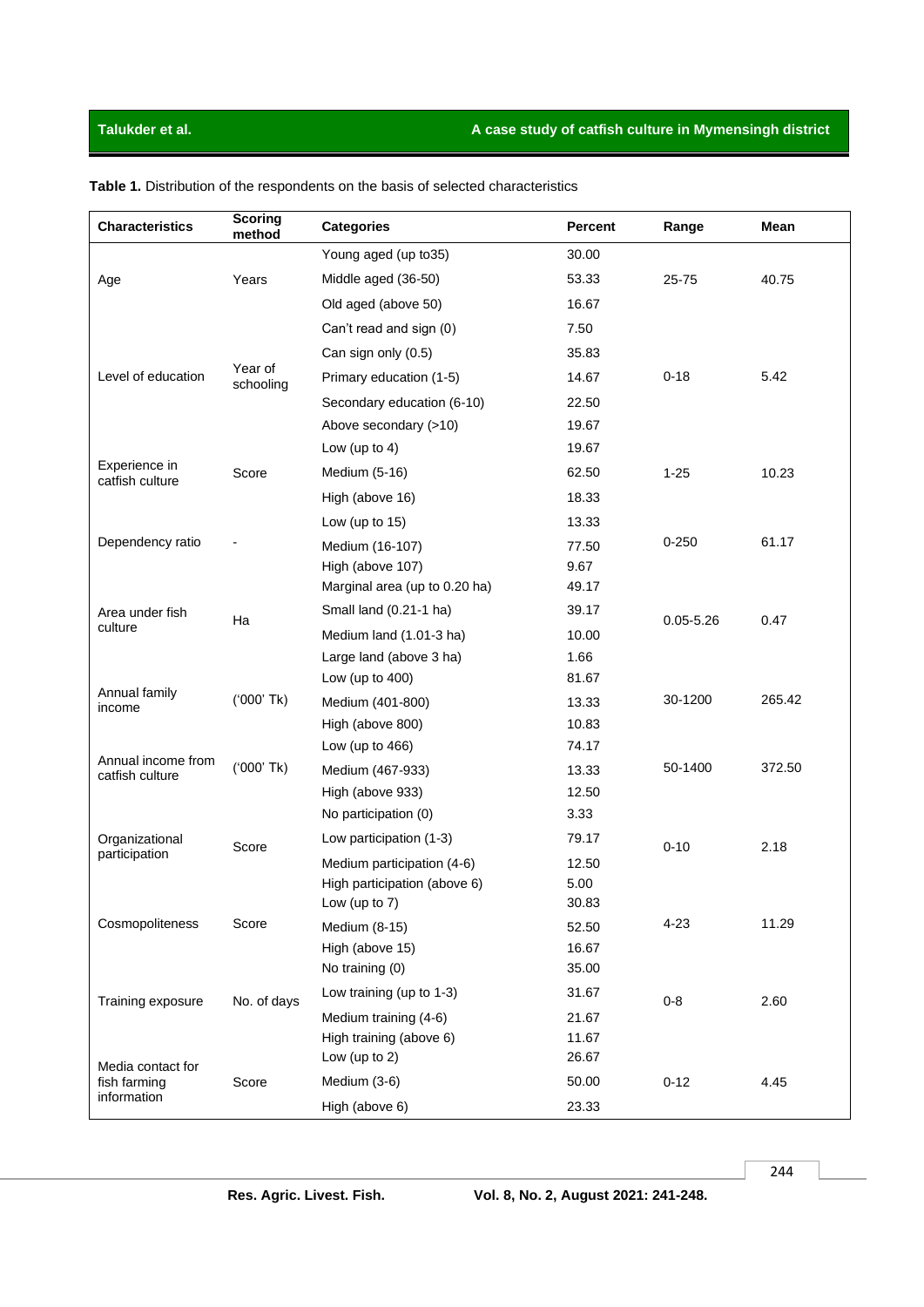### **Problems Faced by the Farmers in Catfish Culture**

Problems faced in catfish culture of farmers were measured through 20 items scale. The problems score ranged from 28 to 53 against the possible range of 0-60. The average was 42.75 and standard deviation was 5.82 respectively. On the basis of mean+ sd of problems faced score, the respondents were classified into three categories namely, low, medium and high problems faced (Islam et al., 2019). The distribution of the respondents according to problems faced by the catfish farmers under the study is given in Table 2.

|                    | <b>Farmers</b> |             |       | <b>Standard deviation (SD)</b> |  |  |
|--------------------|----------------|-------------|-------|--------------------------------|--|--|
| Categories (score) | <b>Number</b>  | Percent (%) | Mean  |                                |  |  |
| Low (up to $37$ )  | 27             | 22.50       |       |                                |  |  |
| Medium (>38-47)    | 72             | 60.00       |       |                                |  |  |
| High (above 47)    | 21             | 17.50       | 42.75 | 5.82                           |  |  |
| Total              | 120            | 100         |       |                                |  |  |

**Table 2.** Distribution of the farmers according to problems faced in catfish culture

Table 2 shows that the majority (60.00%) of the farmers faced medium problem while 22.50% percent of the farmers faced low problem. Comparatively few farmers (17.50%) faced high problem in catfish culture. Among the respondent most of the respondent catfish farmers confront their problem using their long experience and knowledge gathered from day-to-day practices in catfish culture.

### **Comparative severity among the problems faced by the farmers in catfish culture**

The observed Problem Faced Index of the problems ranged from 124 to 360 against the possible range of 0-360. Problem Faced Index (PFI) of the selected problems is shown in Table 3. On the basis of PFI value, it was observed that "high price of feed" ranked first and disability of producing required fish eggs" were the least severe problems faced by the farmers in catfish culture. The second and third most severe problem was unavailability of quality feed and high price of vaccines and medicine (Table 3).

The materials required to prepare feed is relatively expensive which is one of the important reasons behind the high price of feed. Moreover, transportation cost is also involved with this price. The authority should take steps to reduce price of feed for the betterment of the catfish cultivars. In one hand, there is a high price of feed on the other hand there have a scarcity of quality feed. For this reason, the farmers often use feed which is locally made and question about hygienic. The price for vaccines and medicine is also another problem to them. This has direct effect on their profitability of catfish farming.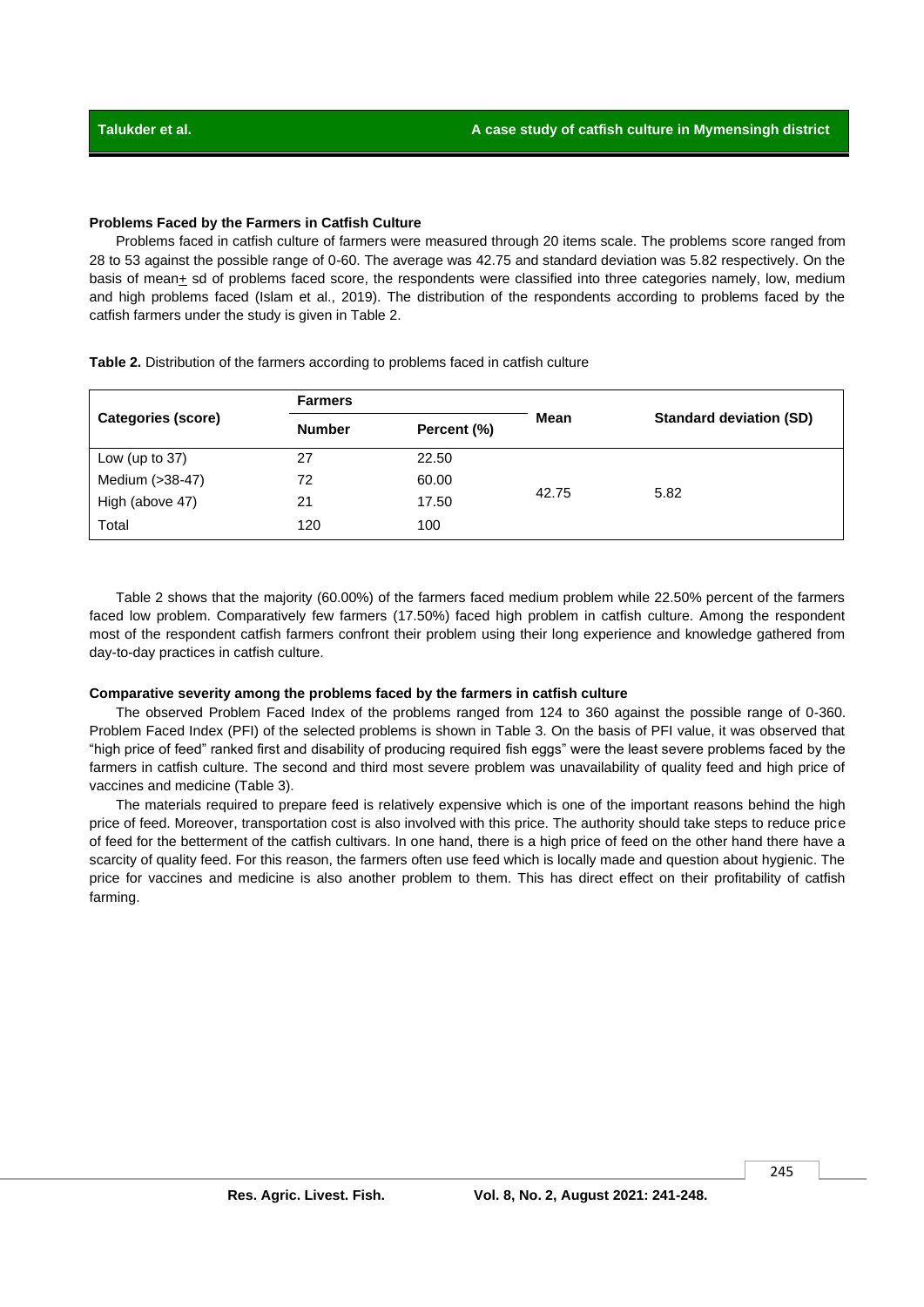**Table 3.** Problem Faced Index (PFI) with Rank Order

| <b>Statement on problems</b>                   | <b>Extent of problems</b> |               |                 |           | PFI | Rank           |
|------------------------------------------------|---------------------------|---------------|-----------------|-----------|-----|----------------|
|                                                | High                      | <b>Medium</b> | Low             | No        |     | order          |
| High price of feed                             | 105                       | 10            | 5               | $\pmb{0}$ | 340 | 1              |
| Unavailability of quality feed                 | 101                       | 10            | 5               | 4         | 328 | $\overline{2}$ |
| High price of vaccine and medicine             | 97                        | 16            | 3               | 4         | 326 | 3              |
| Low production and lack of local market        | 97                        | 15            | 4               | 4         | 325 | 4              |
| Low market price in respect of production cost | 84                        | 21            | 10              | 5         | 304 | 5              |
| High price of fish fry                         | 76                        | 24            | 12 <sup>2</sup> | 8         | 288 | 6              |
| Lack of quality fish fry                       | 69                        | 27            | 14              | 10        | 275 | $\overline{7}$ |
| Lack of growth regulatory knowledge            | 69                        | 26            | 15              | 10        | 274 | 8              |
| Unavailability of fish fry in time             | 63                        | 31            | 10              | 16        | 261 | 9              |
| Lack of knowledge of feed production           | 61                        | 27            | 20              | 12        | 257 | 10             |
| Lack of available number of hatcheries         | 53                        | 40            | 13              | 14        | 252 | 11             |
| Lack of feed storage knowledge                 | 49                        | 39            | 19              | 13        | 244 | 12             |
| Unavailability of vaccine                      | 49                        | 35            | 21              | 15        | 238 | 13             |
| Unavailability of medicine                     | 43                        | 34            | 31              | 12        | 228 | 14             |
| High mortality rate                            | 42                        | 32            | 35              | 11        | 225 | 15             |
| Lack of fish health knowledge                  | 40                        | 29            | 37              | 14        | 215 | 16             |
| Transportation is risky                        | 37                        | 30            | 41              | 12        | 212 | 17             |
| High production cost                           | 38                        | 35            | 27              | 20        | 211 | 18             |
| Low body weight                                | 33                        | 25            | 54              | 8         | 203 | 19             |
| Disability of producing required fish eggs     | 25                        | 20            | 9               | 66        | 124 | 20             |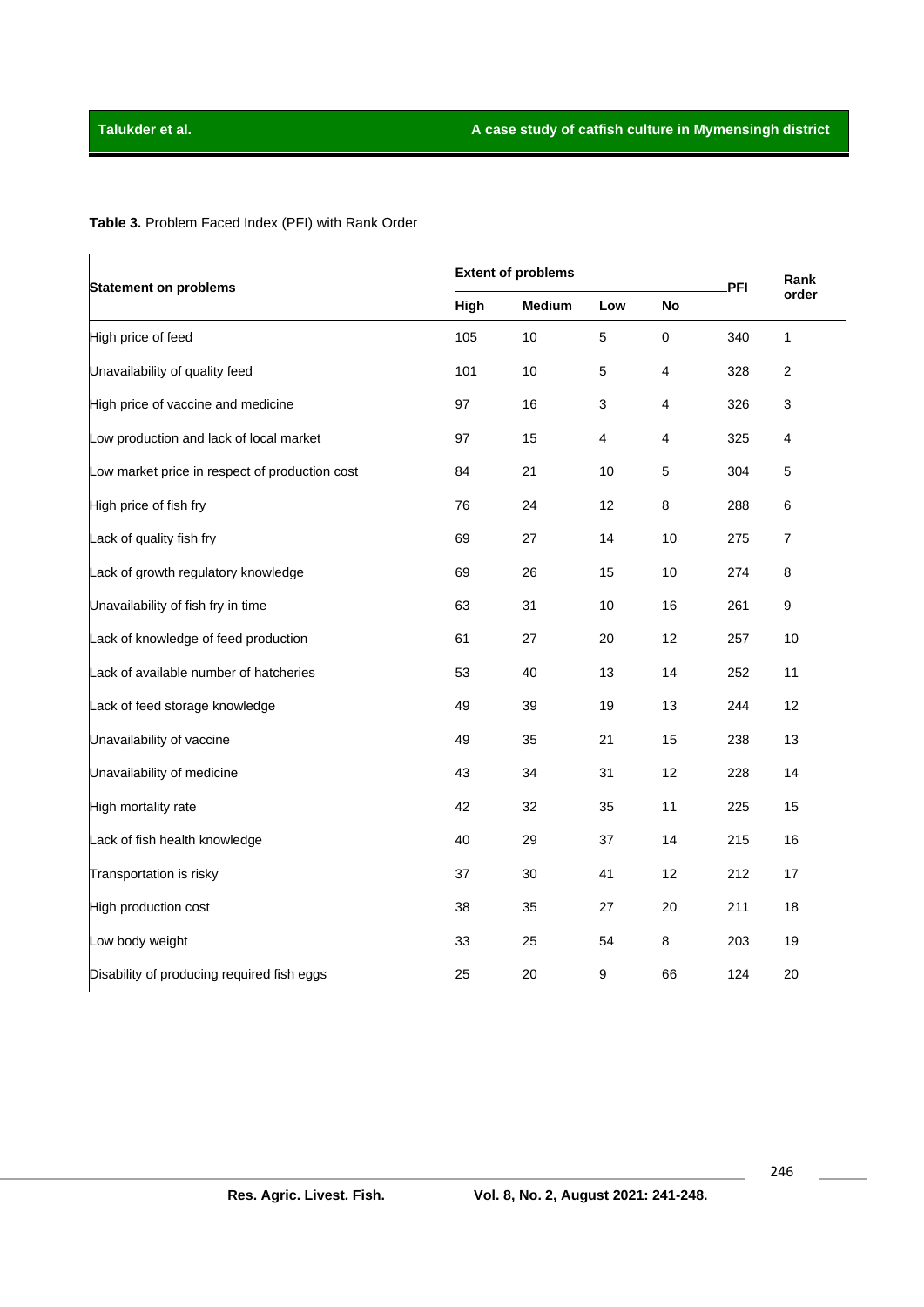**The Contribution of the selected characteristics of the respondents to their problems faced in catfish culture**

Contribution of eleven selected characteristics (age, level of education, experience in catfish culture, dependency ratio, area under fish culture, annual family income, annual income from catfish culture, organizational participation, cosmopoliteness, training exposure, media contact for fish farming information) of the farmers with their problems faced in catfish culture have been shown in table 4.

|                                      | Dependent variable Independent Variable    | β        | P         | $R^2$ | Adj. $R^2$ | F      |
|--------------------------------------|--------------------------------------------|----------|-----------|-------|------------|--------|
| Problems faced in<br>Catfish Culture | Age                                        | $-0.027$ | 0.801     |       |            |        |
|                                      | Level of education                         | $-0.199$ | $0.040*$  |       |            |        |
|                                      | Experience in catfish culture              | 0.165    | 0.123     |       |            |        |
|                                      | Dependency ratio                           | 0.076    | 0.296     |       |            |        |
|                                      | Area under fish culture                    | 0.087    | 0.230     |       |            |        |
|                                      | Annual family income                       | 0.060    | 0.409     | 0.584 | 0.542      | 13.797 |
|                                      | Annual income from catfish culture         | 0.059    | 0.223     |       |            |        |
|                                      | Organizational participation               | $-0.218$ | $0.042*$  |       |            |        |
|                                      | Cosmopoliteness                            | 0.090    | 0.357     |       |            |        |
|                                      | Training exposure                          | $-0.236$ | $0.012*$  |       |            |        |
|                                      | Media contact for fish farming information | $-0.370$ | $0.002**$ |       |            |        |

**Table 4.** Linear regression coefficients of the contributing variables related to problems faced in catfish culture

\*\*= Significant at p<0.01; \*=Significant at p<0.05

Table 4 shows that media contact for fish farming information, training exposure, level of education and organizational participation of the respondents had significant negative contribution with their problems faced in catfish culture. Of these, media contact for fish farming information was the most important contributing factor (significant at the 1% level of significant) and training exposure, level of education and organizational participation of the respondents were less important contributing factors (significant at 5% level of significant). Coefficients of other selected variables don't have any contribution on their problem faced in catfish culture. The value of  $R^2 = 0.584$  means that independent variables account for 58% of the variation with their faced in catfish culture. The F ratio is 13.797 which is highly significant (p<0).

Extension media contact was found the most important factor influence to reduce catfish farmers' problem. The bvalue of extension contact was (-0.370). So, it can be stated that as extension contact increased by one unit, farmers' problems faced in catfish culture decreased by -0.370 units. Based on the above finding, it can be said that farmers had more extension contact decreased farmers' problems faced in catfish culture. The finding is similar with the study of Kabir and Rainis (2015) where they mentioned that extension media contact help farmers to use more sustainable agricultural practices.

Training exposure had significant and negative effect on reducing farmers' problem in cat fish culture. The sign of the co-efficient indicates that higher the training lower the problem face by the farmers in cat fish culture. Kabir and Rainis (2017) mentioned that training program is important to adopt environment friendly agricultural practices. Training helps farmers to gather more knowledge on catfish culture which ultimately helps farmers to reduce their problems faced in catfish culture.

Based on the above finding, it can be said that farmers' education lead to decrease the farmers' problems faced in catfish culture. Education plays an important role to reduce problems faced in catfish culture in many cases. Education enhances knowledge on many aspects such as training, participation, extension contact and so on. The findings is consistent with the result found by Alam et al., (2018).